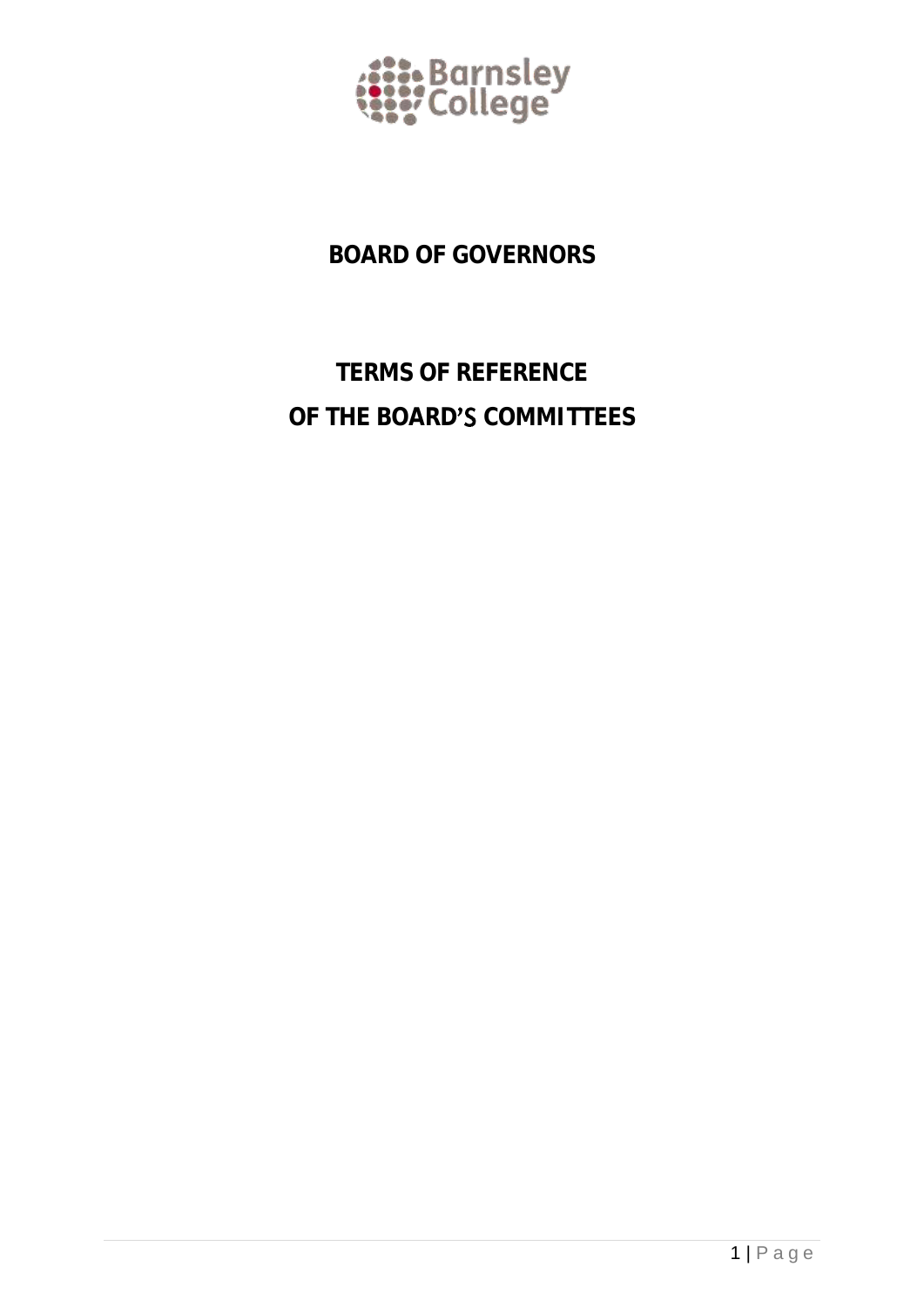

### **CONTENTS**

**Terms of Reference of the Board Committees**

| Audit Committee                 | Page 3 |
|---------------------------------|--------|
| Governance and Search Committee | Page 6 |
| Remuneration Committee          | Page 8 |

*These Terms of Reference are reviewed annually.* 

Reviewed and revised (Audit June 2021, Remuneration Committee November 2021, Governance and Search September 2021) Reviewed and revised (Governance and Search April 2020, Audit September 2020, Remuneration Committee November 2020, Audit September 2020)

Reviewed and revised (Governance and Search April 2020, Audit June 2020)

Reviewed and revised (Audit) June 2019

*Reviewed and revised (Governance and Search and Remuneration Committees only) January 2019*

*Reviewed and revised (Audi only) May 2017*

*Reviewed and revised (Audit only) October 2016* 

*Reviewed and updated Sept 2015/ approved 20/10/2015 by Board*

*Reviewed and revised March 2014 (Audit only)*

*Reviewed and revised April 2013 Reviewed and revised May 2011*

*Reviewed and revised in 2010*

*Reviewed and revised in 2009*

*Reviewed and approved in 2005.*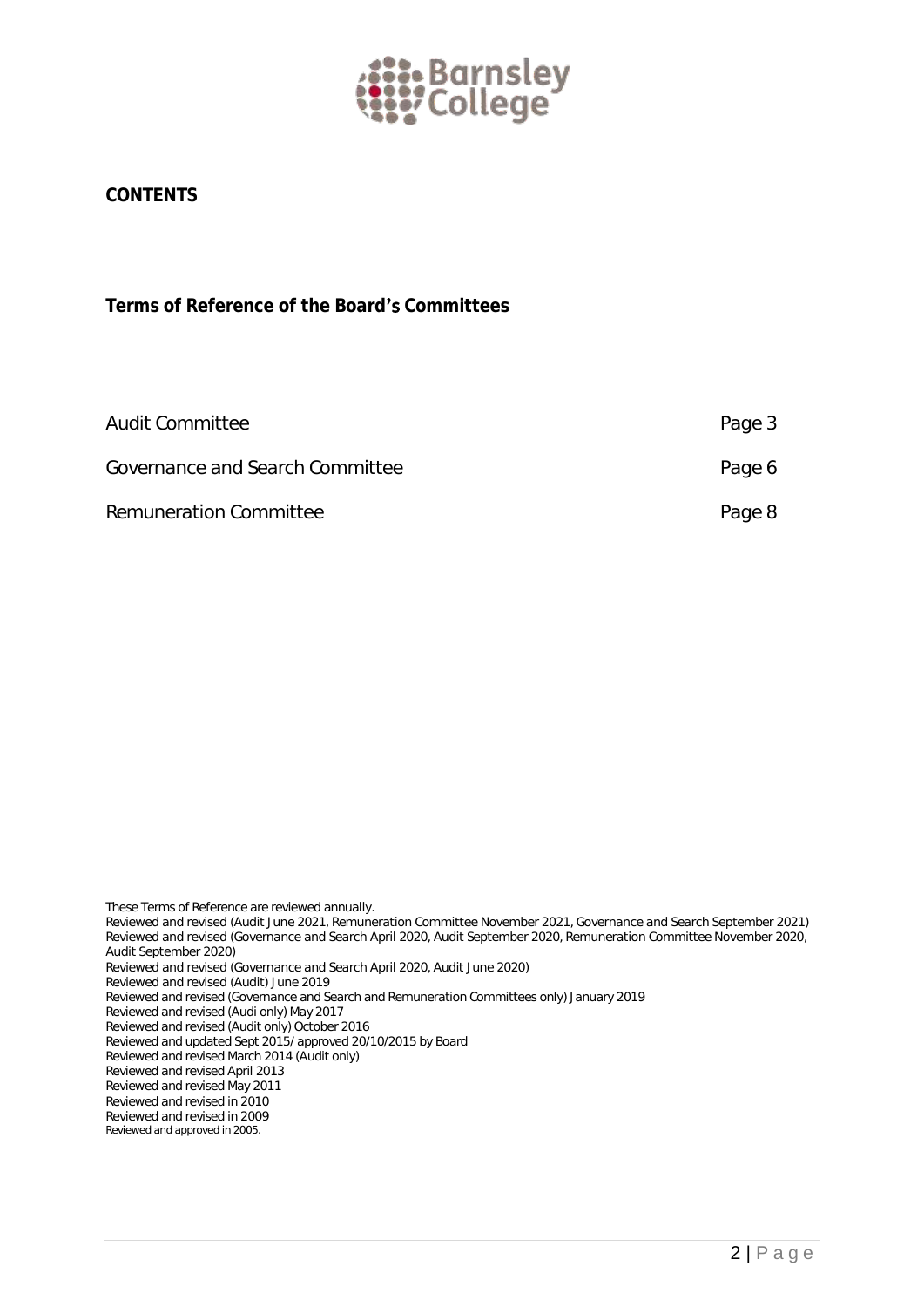

#### **BOARD OF GOVERNORS TERMS OF REFERENCE: AUDIT COMMITTEE**

**\_\_\_\_\_\_\_\_\_\_\_\_\_\_\_\_\_\_\_\_\_\_\_\_\_\_\_\_\_\_\_\_\_\_\_\_\_\_\_\_\_\_\_\_\_\_\_\_\_\_\_\_\_\_\_\_\_\_\_\_\_\_\_\_\_\_\_\_\_\_\_\_\_\_\_\_\_\_\_\_\_\_\_\_\_\_\_**

#### **1 Introduction**

The Audit Committee is a Committee of the Corporation established under the terms of clause 6 of the Articles of Government (April 2013). These Terms of Reference also comply with the Funding bodies Post 16 Audit Code of Practice and Financial Memorandum.

- **2 Purpose**
- 2.1 The purpose of the Committee is to assess and provide the Board with an opinion on the adequacy and effectiveness of the College's qualit and assurance arrangements, framework of governance, risk management and control, and processes for the effective and efficient use of resources, the solvency of the institution and the safeguarding of its assets.
- 2.2 To advise the Board of Governors on the appointment, reappointment, dismissal and remuneration of the financial statements and regularity auditors and other assurance providers, including internal auditors, and establish that all such assurance providers adhere to relevant professional standards.
- 2.3 To inform the Board of Governors of any additional services provided by the financial statements, regularity and other audit and assurance providers and explain how independence and objectivity were safeguarded. To advise the Board of Governors on the scope and objectives of the work of the Internal and External Audit Services.
- 2.4 To ensure effective coordination between the Internal and External auditors. .

#### **3 Constitution**

- 3.1 The Committee shall consist of a minimum of five members appointed by the Board. The Board may appoint additional members to increase the size of the Committee. Membership of the Committee should include individuals with an appropriate mix of skills and experience to allow it to discharge its duties effectively. Collectively, members of the committee should have recent, relevant experience in risk management, finance and audit and assurance.
- 3.2 Membership may include up to two persons who are not members of the Governing Body but have been co-opted by the Board to add to the skills and expertise available to the Committee and provide an independent view (Co-opted members).
- 3.3 The Principal and Chair of the Board of Governors are not eligible for membership of the Committee. No person having any interest, or perceived interest, in the College (or its advisers or suppliers) or who holds executive, management, financial or budgetary responsibilities within the College may serve on the Committee in order to maintain the committee's independence and objectivity .
- 3.4 The Committee shall appoint a Chair from amongst its Governor members to serve for a period of two years.
- 3.5 The Committee shall be quorate when at least three members are in attendance, the majority of whom shall be independent (external) members. The quorum is the minimum number of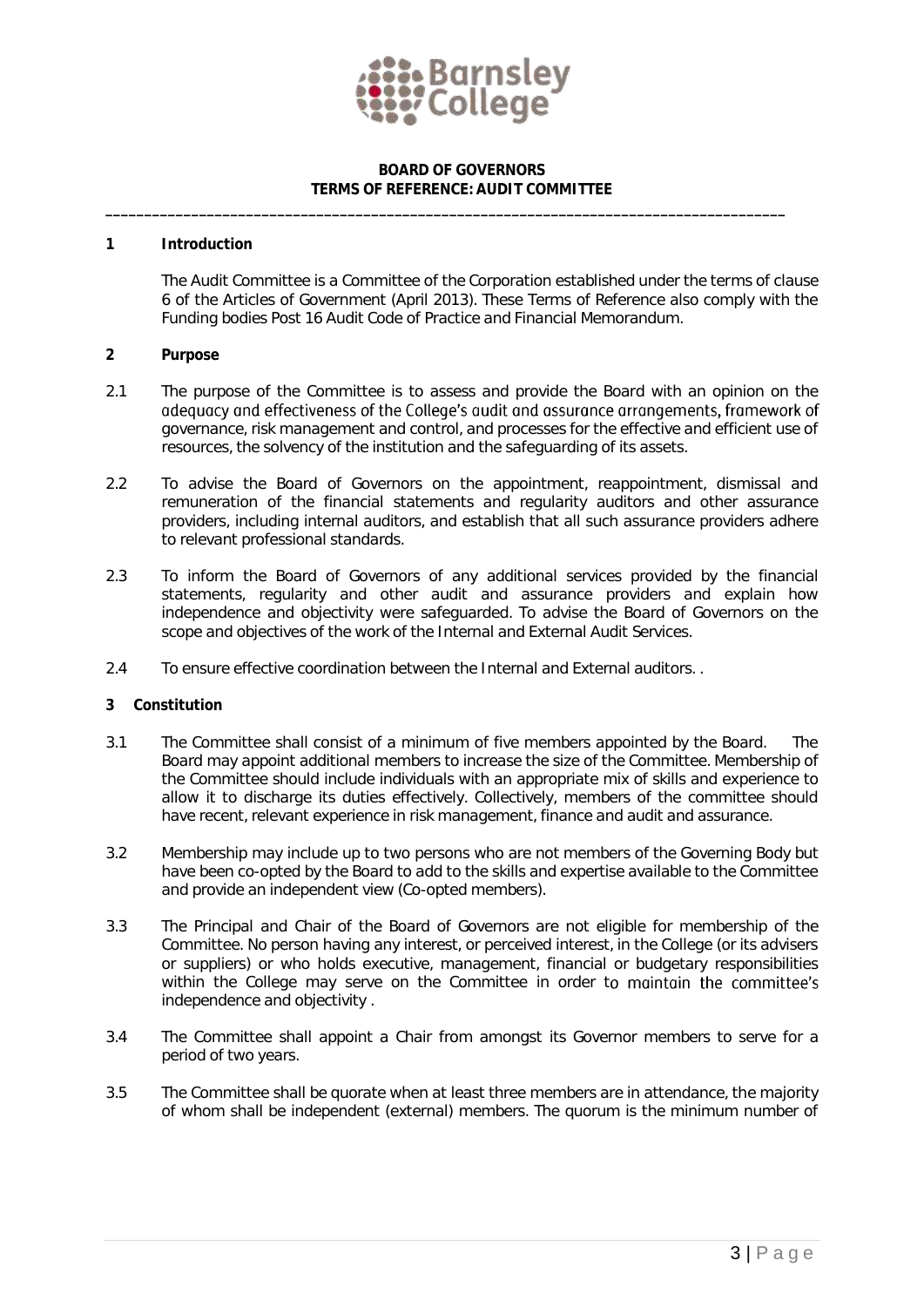

members of the Committee necessary to conduct the business of the Committee, and coopted members will not be counted within the quorum<sup>1</sup>.

- 3.5 The Committee shall meet at least once in each academic term. Additional meetings may be called as necessary in agreement with the Chair.
- 3.6 Decisions to be made at meetings of the Committee shall be determined by a majority of the votes of Governor Members present and voting. Where there is an equal division of votes, the Chair shall have a second or casting vote.
- 3.7 The Committee shall be served by the Director of Governance or his or her deputy.
- **4 Terms of Reference**

l

- 4.1 To assess and provide the Board with an opinion on the adequacy and effectiveness of the<br>College's qualit and assurance arrangements, framework of governance, risk management and control, and processes for the effective and efficient use of resources, the solvency of the institution and the safeguarding of its assets.
- 4.2 To advise the Board of Governors on the appointment, reappointment, dismissal and remuneration of the financial statements and regularity auditors and other assurance providers, including internal auditors, and establish that all such assurance providers adhere to relevant professional standards.
- 4.3 To inform the Corporation of any additional services provided by the external auditor, internal audit and other assurance providers and explain how independence and objectivity are safeguarded.
- 4.4 To review and consider the reports and management letters of external audit, internal audit and other assurance providers and monitor the implementation of recommendations to agreed timescales.
- 4.5 To advise the Board of Governors on internal audit assignment reports and annual reports and on control issues included in the management letters of the financial statements auditor (including their work on regularity) and management's responses to these.
- 4.6 To consider and advise the Board of Governors on the internal audit strategy and annual internal audit needs assessment, securing economy, efficiency and effectiveness (value for money).
- 4.7 To monitor, within an agreed timescale, the implementation of agreed recommendations relating to internal audit assignment reports, internal audit annual reports and other assurance reports e.g. ESF Audit reports, EFA and SFA audit reports and H&S reports on compliance.
- 4.8 To consider and advise the Board of Governors on relevant reports by other funding bodies, and where appropriate management's response to these.
- 4.9 To oversee the college's policies on fraud, irregularity, impropriety and whistleblowing, and ensure:
	- the proper, proportionate and independent investigation of all allegations and instances of fraud and irregularity
	- that investigation outcomes are reported to the Audit Committee

<sup>1</sup> *To avoid placing members who are not Governors in a position where they may make legally binding decisions collectively with appointed members*.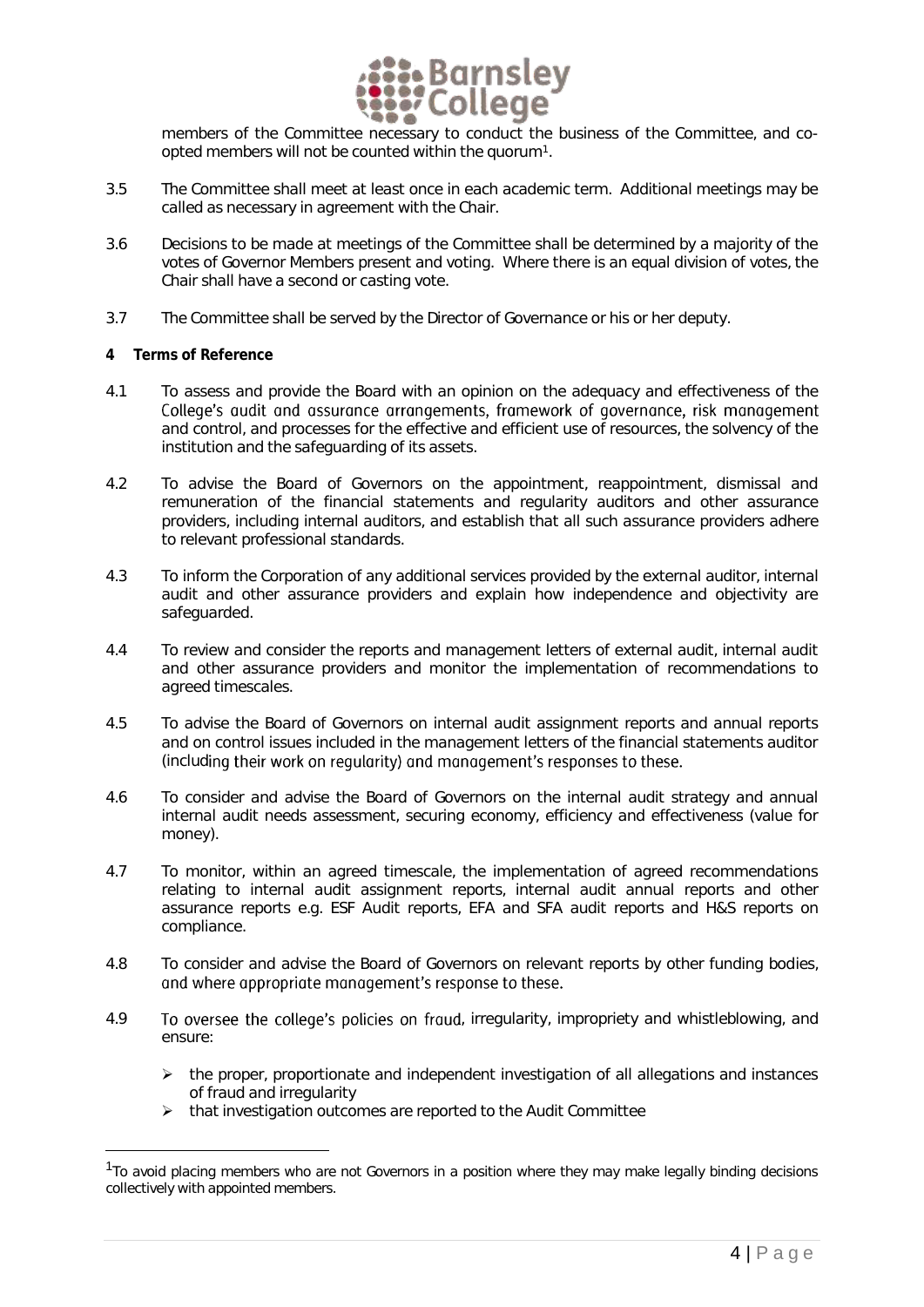

- $\triangleright$  that the internal and external auditors are informed of investigation outcomes and other matters of fraud, irregularity and impropriety and that appropriate follow up action has been planned / actioned
- $\triangleright$  that all significant cases of fraud or suspected fraud, theft, bribery, corruption, irregularity, major weaknesses or breakdown in the accounting or other control framework are reported to the Chief Executive and to the relevant funding authority as soon as possible
- $\triangleright$  That risks around fraud have been identified and controls put in place to mitigate them.
- 4.10 To produce an Annual Report for the Board of Governors and Accounting Officer, which should summarise the committee's activities relating to the financial year under review, including any significant issues arising up to the date of preparation of the report, any significant issues arising up to the date of preparation of the report and any significant matters of internal control included in the management letters and reports from auditors or other assurance providers. The Report should also include a summary of the work undertaken by the committee during the year,, any significant issues arising up to the date of preparation of the report, any significant matters of internal control included in the reports of audit and assurance providers, the Audit Committee's opinion on its own effectiveness and how it has fulfilled its terms of reference, the adequacy and effectiveness of the Corporation's assurance arrangements, framework of governance, risk management and control processes for the effective and efficient use of resources, solvency of the institution and safeguarding of assets. The Annual Report should be submitted to the Corporation before the Statement of Corporate Governance and Internal Control in the Annual Accounts is signed.
- 4.11 To establish, in conjunction with College management, relevant annual performance measures and indicators for measuring the effectiveness of the external audit and the Internal Audit Service and to monitor their effectiveness through these measures and indicators, deciding, based on this review, whether a competition for price and quality of these audit services is appropriate.
- 4.12 The Committee shall meet with the external auditor and internal auditor or other assurance provider, without management present, at least annually.
- **5 Authority**
- 5.1 The Committee is authorised by the Board to investigate any activity within its terms of reference. It is authorised to seek any information or explanation it requires from any employee of the College and all employees of the College are directed to co-operate with any request made by the Committee.
- 5.2 The Committee is authorised by the Board to obtain outside legal or other independent professional advice and to secure the attendance of outsiders with the relevant experience and expertise if it considers this necessary. The Board of Governors may also require experts to be present and to advise when drafting disclosures to be made in the Corporation's Report and Accounts.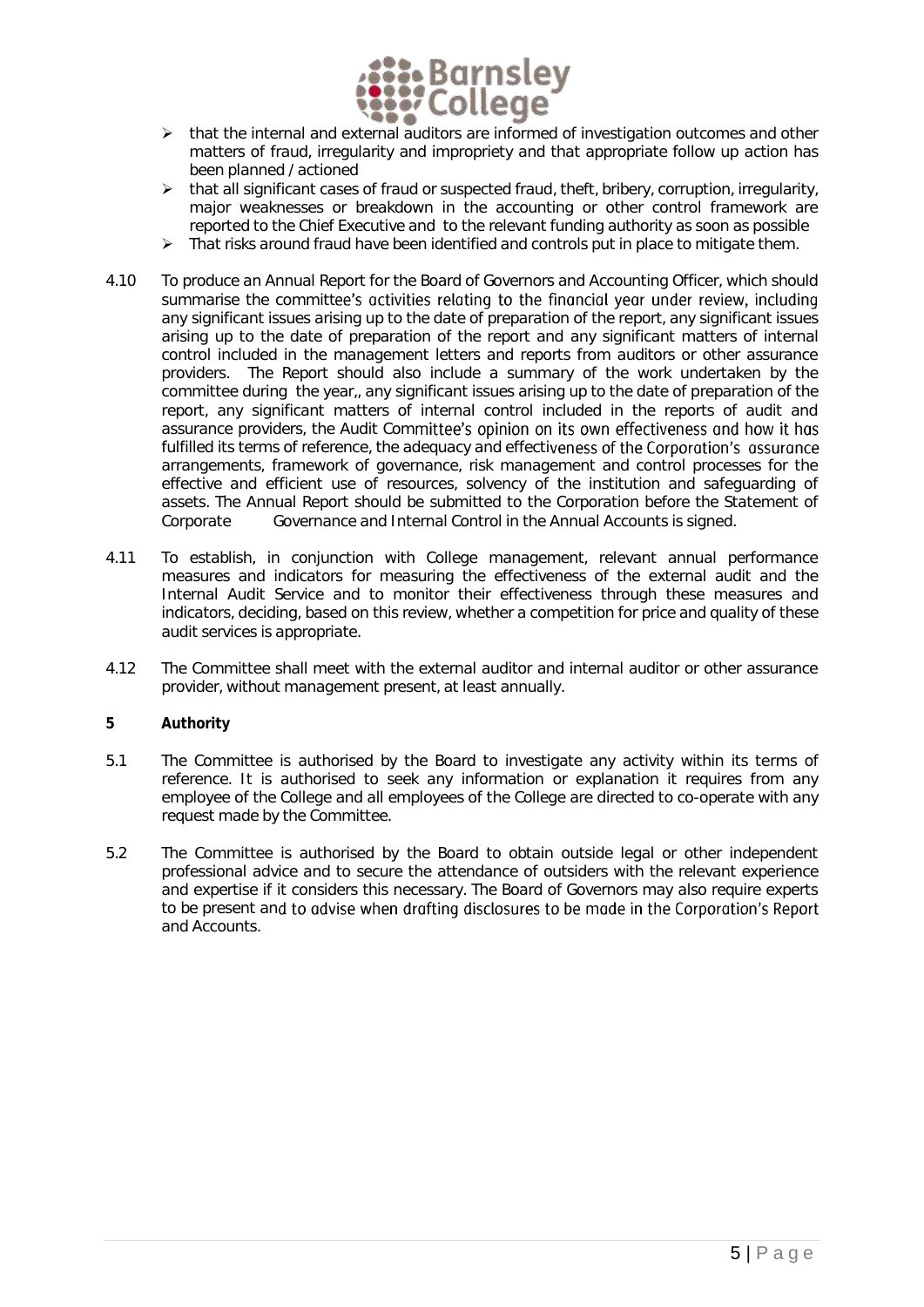

#### **BOARD OF GOVERNORS TERMS OF REFERENCE: GOVERNANCE & SEARCH COMMITTEE**

#### **1 Introduction**

The Governance and Search Committee is a Committee of the Board established under the terms of clause 5 of the Articles of Government [August/2013]

**2 Purpose**

The Committee shall be responsible for:

- 2.1 Advising the Board on the appointment and reappointment of members (other than the Principal and Chief Executive and staff or student members) to the Board, and for the appointment of co-opted members to the Board's Committees.
- 2.2 Advising the Board on the constitution and category of membership.
- 2.3 Monitoring the skills base of the Board of Governors to ensure it is balanced in terms of expertise and reflects the gender, ethnicity, cultural, age and disability balance of the community served by the College.
- 2.4 Advising the Board on succession planning for Board and Committee roles.
- 2.5 As a general principle, the Committee is required to adopt open and transparent procedures for its work; to ensure that the composition of the Corporation broadly reflects the communities the College serves, and its recruitment and selection processes follow best practice and reflect the principles of the Nolan Committee.
- **3 Constitution**
- 3.1 The Committee shall consist of a minimum of three members appointed by the Board and shall include the Chair and Vice Chair(s) of the Board.
- 3.2 The Chair of the Board shall act as Chair of the Committee.
- 3.3 The Committee shall be quorate when at least two members are in attendance.
- 3.4 The Committee shall meet at least twice in each academic year. Additional meetings may be called as necessary in agreement with the Chair.
- 3.5 Decisions to be made at meetings of the Committee shall be determined by a majority of the votes of members present and voting. Where there is an equal division of votes, the Chair shall have a second or casting vote.
- 3.6 The Committee shall be served by the Clerk to the Board or his/her deputy.
- **4 Terms of Reference**
- 4.1 The Committee is responsible for the following specific duties:
- 4.2 Before the expiry of the term of office of existing governors or upon a vacancy arising on the Board, to determine an appropriate recruitment and selection procedure and to recommend to the Board a person or choice of persons to fill the vacancy.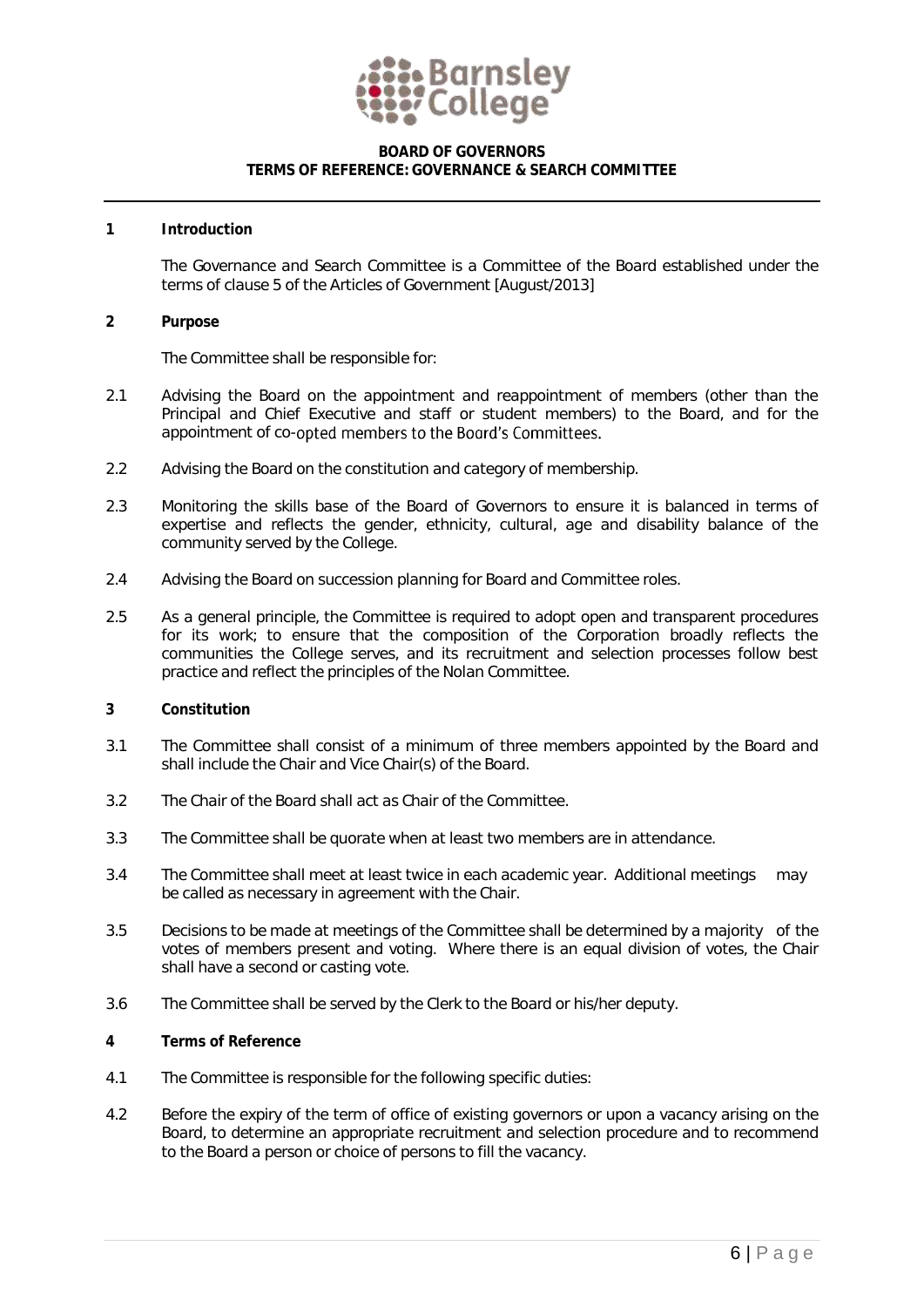

- required on the Board and to search actively for potential new Board members.
- 4.4 In the event that it appears to the Committee that there are grounds for removing a governor, to conduct the appropriate procedure as set out in the Standing Orders of the Board and make a recommendation accordingly.
- 4.5 To advise the Board of Governors on the following matters:
- 4.5.1 The composition of the Board, including the total number of members of the Board and number of members in each category of staff and students
- 4.5.2 The blend of skills required on the Board
- 4.5.3 The procedure for the recruitment and selection of new governors
- 4.5.4 Role Descriptions for Governors, including the Chair and Vice Chair
- 4.5.5 The criteria and procedure for removal of existing governors
- 4.5.6 Governors' terms of office and succession planning
- 4.5.7 The Code of Conduct for Governors
- 4.5.8 Governor induction, training and development
- 4.5.9 Board and individual governor performance evaluation
- 4.5.10 The effectiveness of the Board's decision making processes following review on an annual basis, including external review if appropriate
- 4.5.11 The membership and Terms of Reference of Committees of the Board
- 4.5.12 Standing Orders for the Conduct of Business and any other associated governance policies/procedures.
- 4.6 In providing their advice, the Committee shall take into account the parameters set by legislation, the requirements of the Code of Good Governance for English Colleges and any guidance available from other regulatory bodies.
- **5 Authority**
- 5.1 The Committee is authorised by the Board to investigate any activity within its terms of reference. It is authorised to seek any information it requires from any employee of the College and all employees of the College are directed to co-operate with any request made by the Committee.
- 5.2 The Committee is authorised by the Board to obtain outside legal or other independent professional advice and to secure the attendance of outsiders with the relevant experience and expertise if it considers this necessary. The Board of Governors may also require experts to be present and to advise when drafting disclosures to be made in the Corporation's Report and Accounts.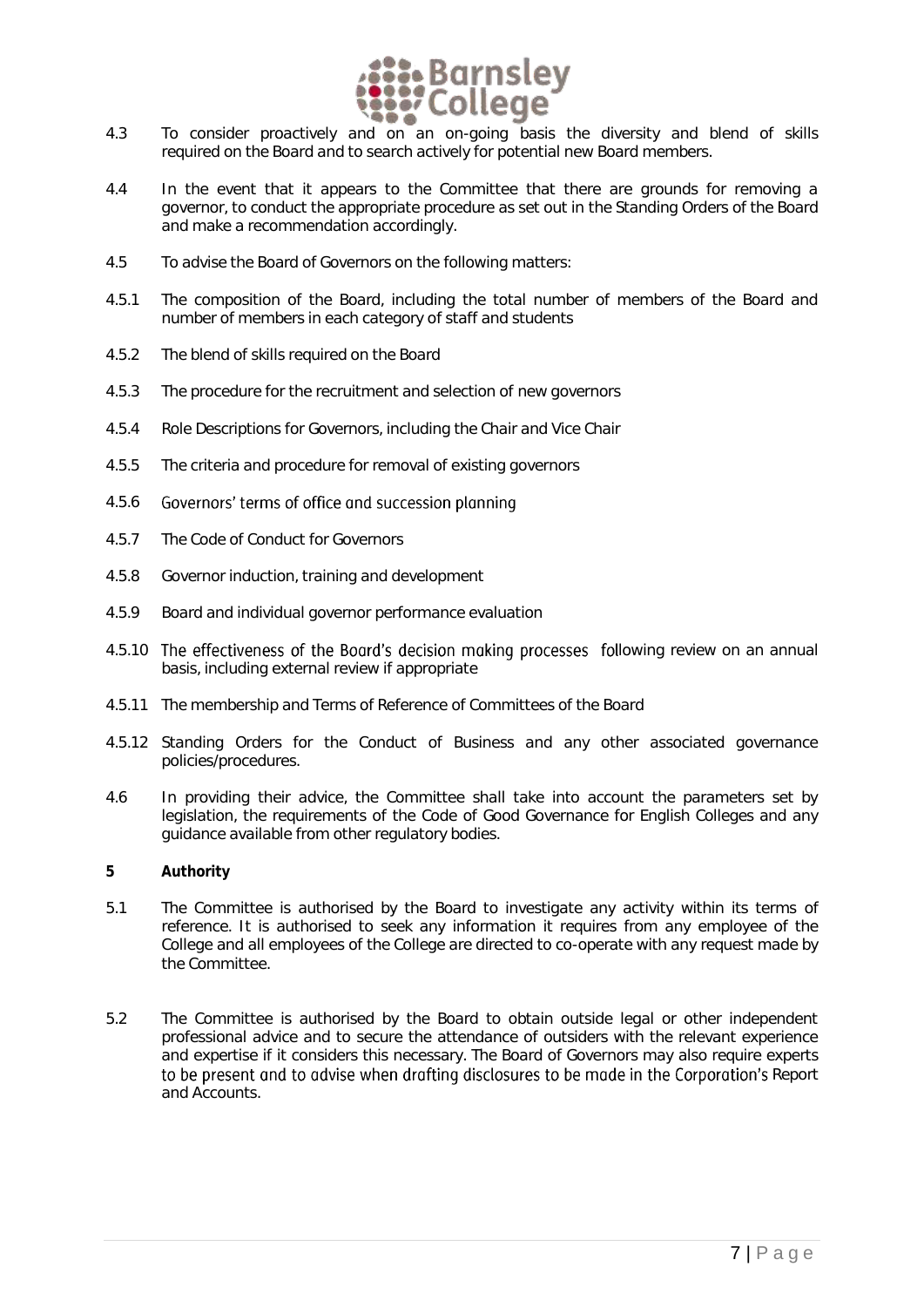

#### **BOARD OF GOVERNORS TERMS OF REFERENCE: REMUNERATION COMMITTEE**

#### **1 Introduction**

The Remuneration Committee is a Committee of the Board established under the terms of clause 4 of the Articles of Government [August 2013].

- **2 Purpose**
- 2.1 The purpose of the Committee is to advise the Board of Governors on specific remuneration packages of the Principal and other senior post holders.
- 2.2 The role of the Committee is specifically to:
- 2.2.1 ensure that senior post holders are fairly rewarded in relation to their individual contributions to the College's overall performance; and
- 2.2.2 to demonstrate to the public that the pay of senior post holders is set by a committee which has no personal interest in the outcome of its decision and which gives due regard to the interests of the public and of the financial health of the College.
- **3 Constitution**
- 3.1 The membership of the Committee shall be no less than three and shall include the Chair and Vice Chair(s) of the Board. The Principal, staff governors and student governors are ineligible for membership.
- 3.2 The Committee shall appoint a Chair from amongst its members, to serve for a period of two years.
- 3.3 The Committee shall be quorate when at least two members are in attendance.
- 3.4 The Principal shall normally be invited to attend meetings of the Committee save where his/her remuneration is being considered. The Committee may invite other senior postholders to attend meetings when necessary.
- 3.5 Other Board members shall also have right of attendance save that the Committee may exclude staff and student governors.
- 3.6 The Clerk to the Board (or appointed deputy) shall be the Clerk to the Committee. However, the Clerk to the Board can be required to withdraw from that part of any meeting at which the Clerk's remuneration (or any other matter relating to the Clerk within the remit of the Committee) is to be discussed. In these circumstances, one of the Committee members will act as a temporary Clerk to minute the proceedings of the Committee or a deputy may attend.
- 3.7 The Committee shall meet at least once in each academic year.
- 3.8 Decisions to be made at meetings of the Committee shall be determined by a majority of the votes of members present and voting. Where there is an equal division of votes, the Chair shall have a second or casting vote.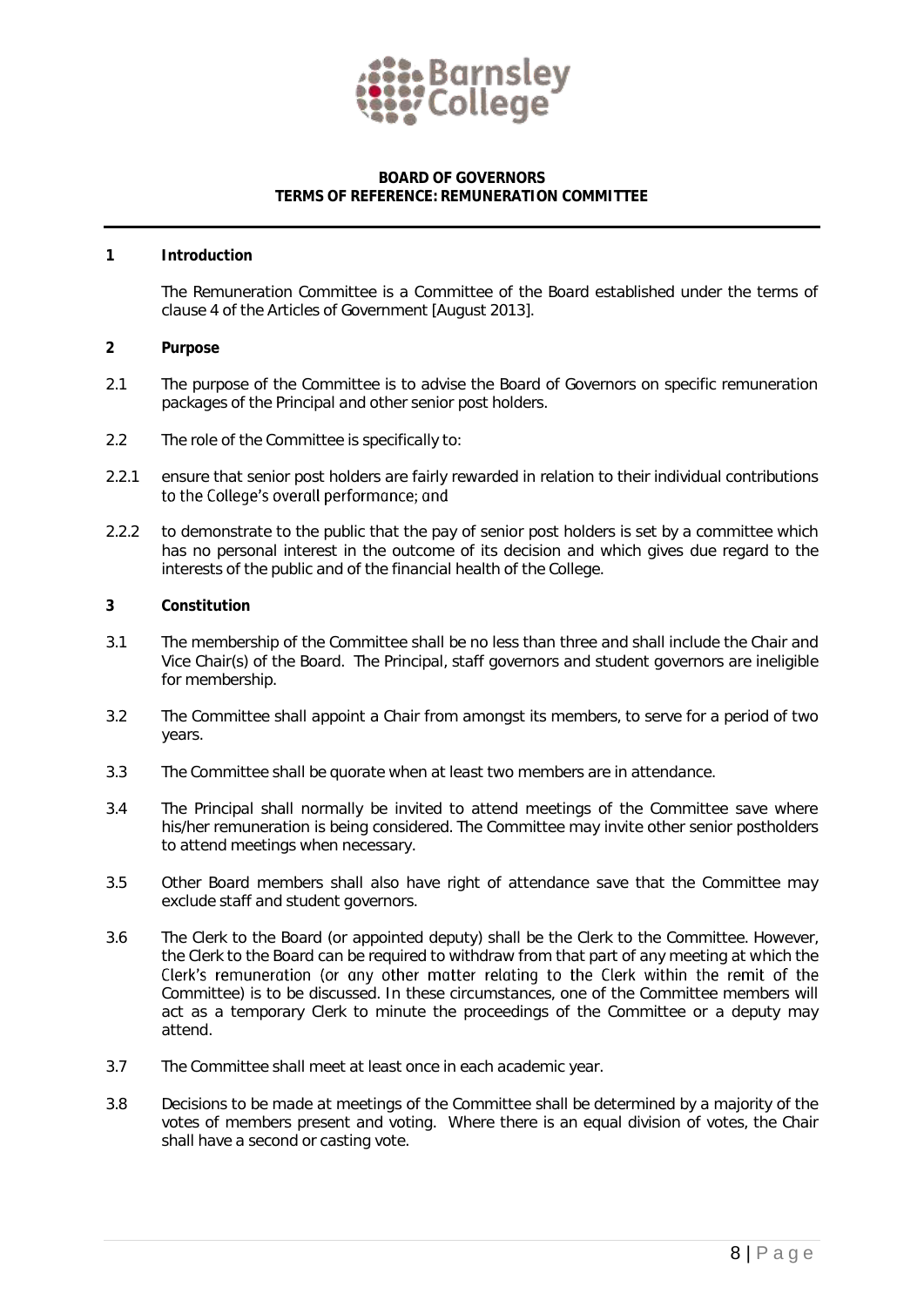

- **4 Terms of Reference**
- 4.1 The Committee shall advise the Board on the remuneration packages of the Principal and other senior postholders\* and in doing so it shall consider the following component elements:
	- a) Basic salary
	- b) Benefits in kind
	- c) Annual bonus/performance related elements
	- d) Pension provisions
	- e) The main terms and conditions of each senior post holders service agreement, with particular reference to the notice provisions.
- 4.2 The committee shall evaluate annually the specific remuneration packages of the Principal and other senor post holders against pre-established performance goals and objectives and an appropriate peer group.
- 4.3 The Committee shall receive an annual report from the Principal on the performance of the senior post holders. For that purpose the Committee will review and assess performance targets, goals and objectives established before the commencement of the relevant period and determine whether such goals and objectives have been achieved at the end of the relevant period.
- 4.4 The Committee shall advise the Board of any compensation (including the augmentation of pension benefits) which may be payable in the event of the early termination of the employment of the Principal or any other senior post holder with the broad aim of:
	- a) Avoiding rewarding poor performance and
	- b) Dealing fairly with cases where early termination is not due to poor performance.
- 4.5 The Committee shall review on a continuing basis the Board's policy in relation to the remuneration of the Principal and other senior post holders. In particular they will consider:
	- a) the Board's policy on the remuneration of senior post holders, including levels, comparative groups of colleges, component elements, performance criteria and compensation commitments on early termination;
	- b) full details of the main component elements in the specific remuneration packages of each senior post holder by name, such as salary, benefits in kind, performance related payments and pension entitlements;
	- c) any service agreements which provide for, or imply, notice periods of more than one year (or any provisions for pre-determined compensation on terms which exceed one year's salary and benefits) together with an explanation of the reasons for any longer notice period.
- 4.6 The Committee shall periodically review and approve any changes to the job descriptions of senior post holders and the Clerk.
- **5 Authority**
- 5.1 The Committee is authorised by the Board to investigate any activity within its terms of reference. It is authorised to seek any information it requires from any employee of the College and all employees of the College are directed to co-operate with any request made by the Committee.
- 5.2 The Committee is authorised by the Board to obtain outside legal or other independent professional advice and to secure the attendance of outsiders with the relevant experience and expertise if it considers this necessary. The Board of Governors may also require experts to be present and to advise when drafting disclosures to be made in the Corporation's Report and Accounts.